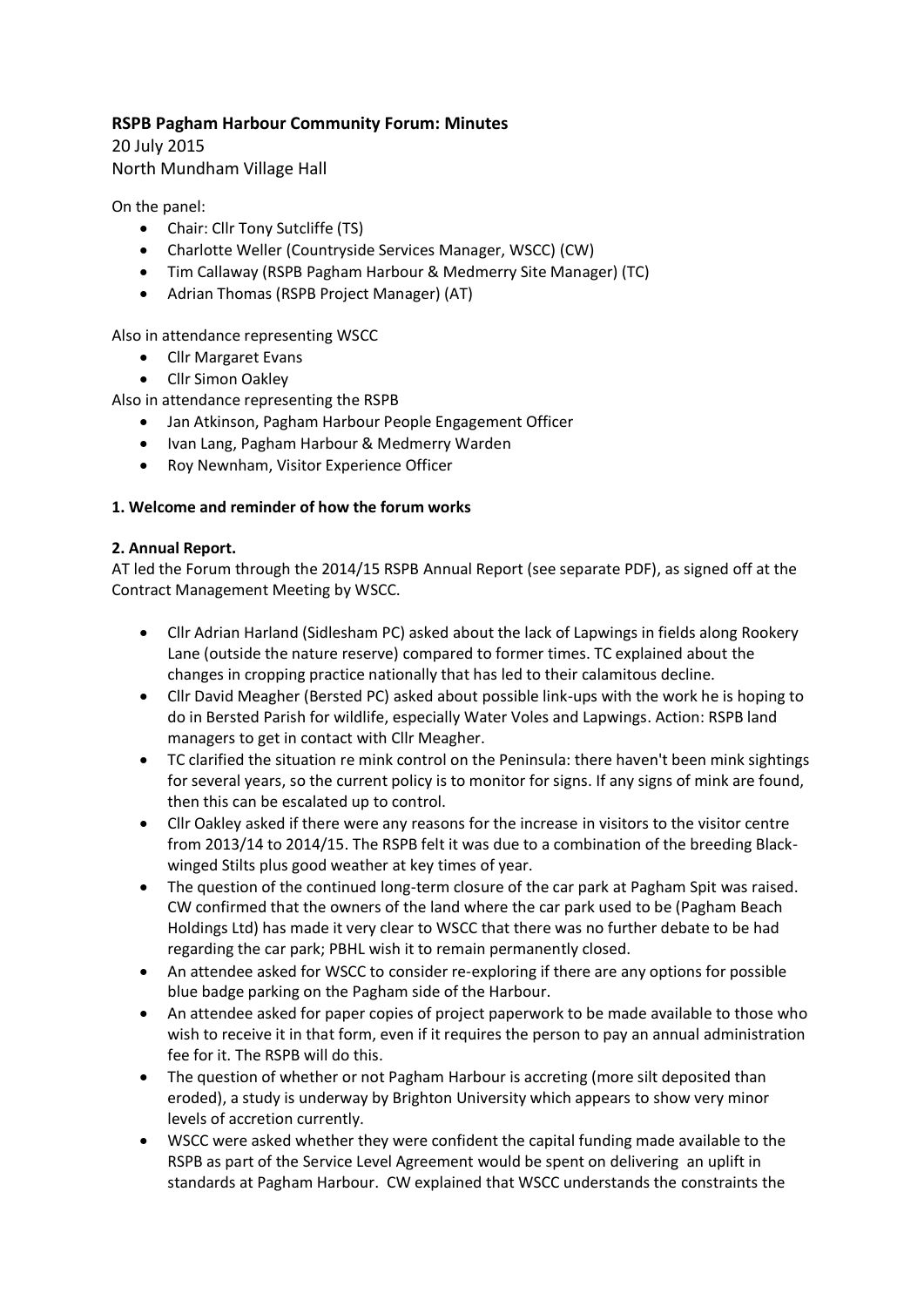RSPB faces with regard to the site conditions (e.g. an old landfill site) but explained she had asked for a projection of how the RSPB plan to spend the funding in the coming years. WSCC will then be able to monitor progress against this plan. The question was posed as to whether WSCC would renegotiate the deal with RSPB should monies not be spent. CW confirmed that the point where they would need to do that is a long way off and so hasn't yet been considered.

 Cllr Ray Radmall gave a useful update on the situation regarding the erosion at Pagham Beach and the planned works there. This work is outside the jurisdiction of the RSPB, although it is providing extensive ecological information to help those parties formulating the plans for the beach.

# **3. Current and future work**

TC gave a brief summary of the work the RSPB has done since April 2015 and is due to do in forthcoming months. This includes:

- Tidying and painting of the Visitor Centre and toilets has been done
- The Church Norton car park has been resurfaced, with thanks to the Friends of Pagham Harbour for helping fund that work
- Little Terns are having another successful breeding season with two pairs on Tern Island and 16 pairs on Church Norton Spit. Ten young have already been fledged, and some pairs are still feeding young at the nest.
- 'Trail cameras' (small monitoring cameras) are in place on some of the Little Tern nests as part of a project to monitor which fish items are being brought to the chicks.
- Other breeding shorebirds are doing well, especially Ringed Plovers with maybe 16 chicks having been raised, the best figures for about 20 years.
- Breeding wading birds (Lapwings and Redshank) have suffered predation, mainly by Foxes and Crows.
- For the first time ever on record, a pair of Nightingales bred on the reserve.
- A full events programme is out for the summer.

## **4. Redeclaration of the LNR boundary**

- CW summarised the background: that because Pagham Harbour Local Nature Reserve has many different landowners, their personal circumstances might mean that sometimes land drops in or out of the LNR. As such, it is down to WSCC to redeclare the boundary so that it is accurate.
- The public consultation occurred in February 2015. There is no further consultation due.
- WSCC received formal approval from Natural England to re declare the boundary that week.
- . The redeclaration paperwork is now with WSCC solicitors for signing. An announcement will then be made in local papers.
- Once that is complete, it will pave the way for WSCC to re-examine the byelaws. The process for that won't start until September. The process will involve public consultation.
- Cllr Oakley asked which body will be responsible for the enforcement of the byelaws. CW confirmed it would be WSCC.

## **5. Actions from previous meeting**

- The minutes from the previous meeting and previous Contract Management Meeting are now on the RSPB website.
- The issues with the Environment Agency's water control at Pagham Rife and the Breach Pool will be discussed at the September meeting of the Pagham Rife Management Group. There, it is anticipated that the Environment Agency will put in place a simple protocol that EA will